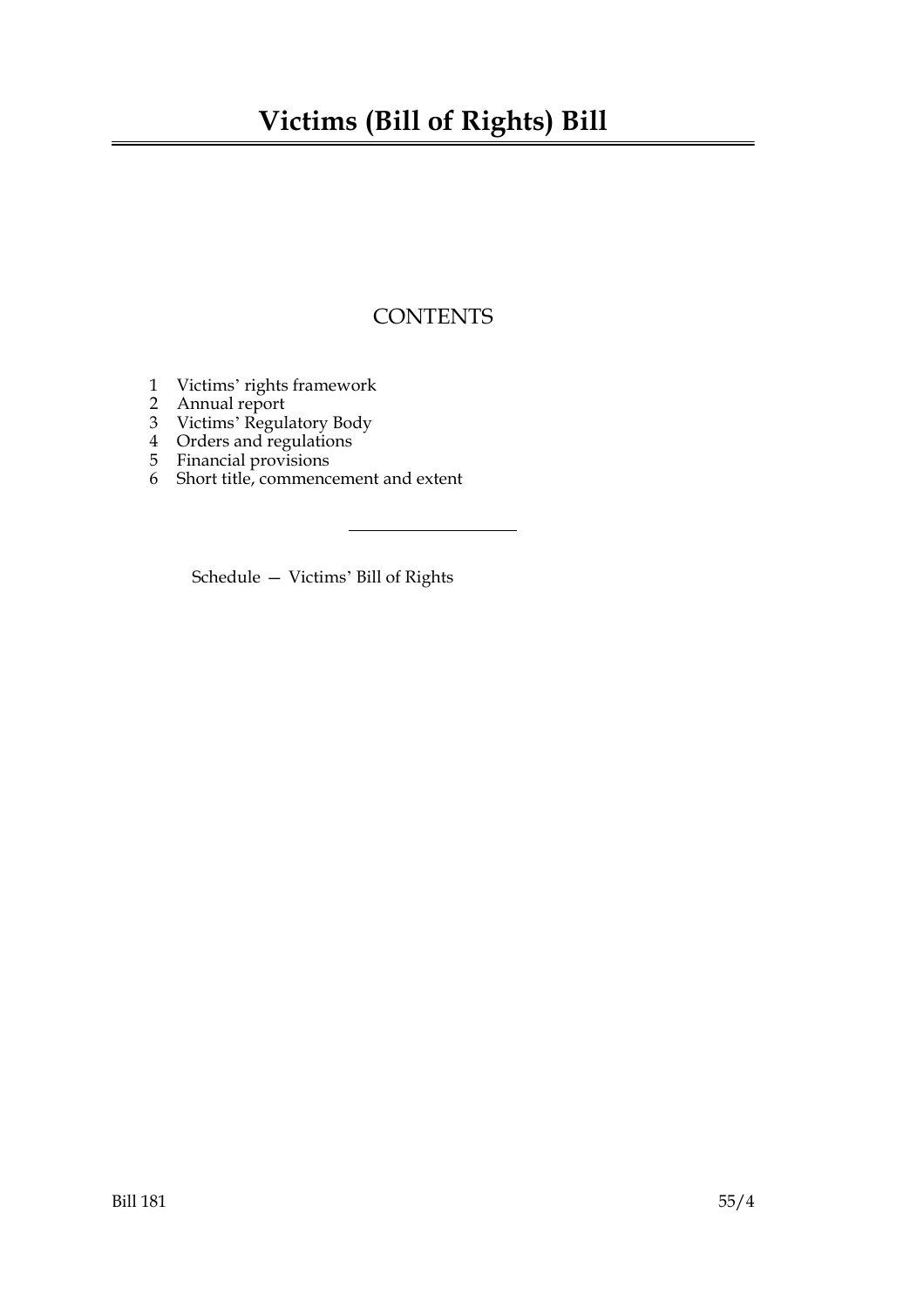# A **BILL**

#### TO

Establish a framework for victims of crime; to provide for the training of criminal justice staff on the impact of crime on victims; and for connected purposes.

E IT ENACTED by the Queen's most Excellent Majesty, by and with the advice and consent of the Lords Spiritual and Temporal, and Commons, in this present Parliament assembled, and by the authority of the same, as follows: - $\mathbf{B}_{\text{rel}}$ 

#### **1 Victims' rights framework**

- (1) The Secretary of State shall within one year of this Bill coming into force make an order containing a framework setting out the rights of victims of crime, to be known as the "Victims' Bill of Rights".
- (2) An order under subsection 1 must include provisions of a kind set out in the Schedule to this Act. *5*

#### **2 Annual report**

- (1) The Secretary of State must publish a report on the effect of the provisions of this Act on victims of crime at the end of each financial year.
- (2) The Secretary of State must lay a copy of the annual report prepared under subsection 1 before each House of Parliament. *10*

#### **3 Victims' Regulatory Body**

- (1) The Secretary of State shall establish a regulatory body, to be known as the Victims' Regulatory Body (VRB).
- (2) The functions of the VRB are—
	- (a) to ensure that all the rights of victims of crime set out in the Victims' Bill of Rights are enforced;
	- (b) to investigate complaints from victims of crime, or from other members of the public, that a right contained in the Victims' Bill of Rights has been breached;

*20*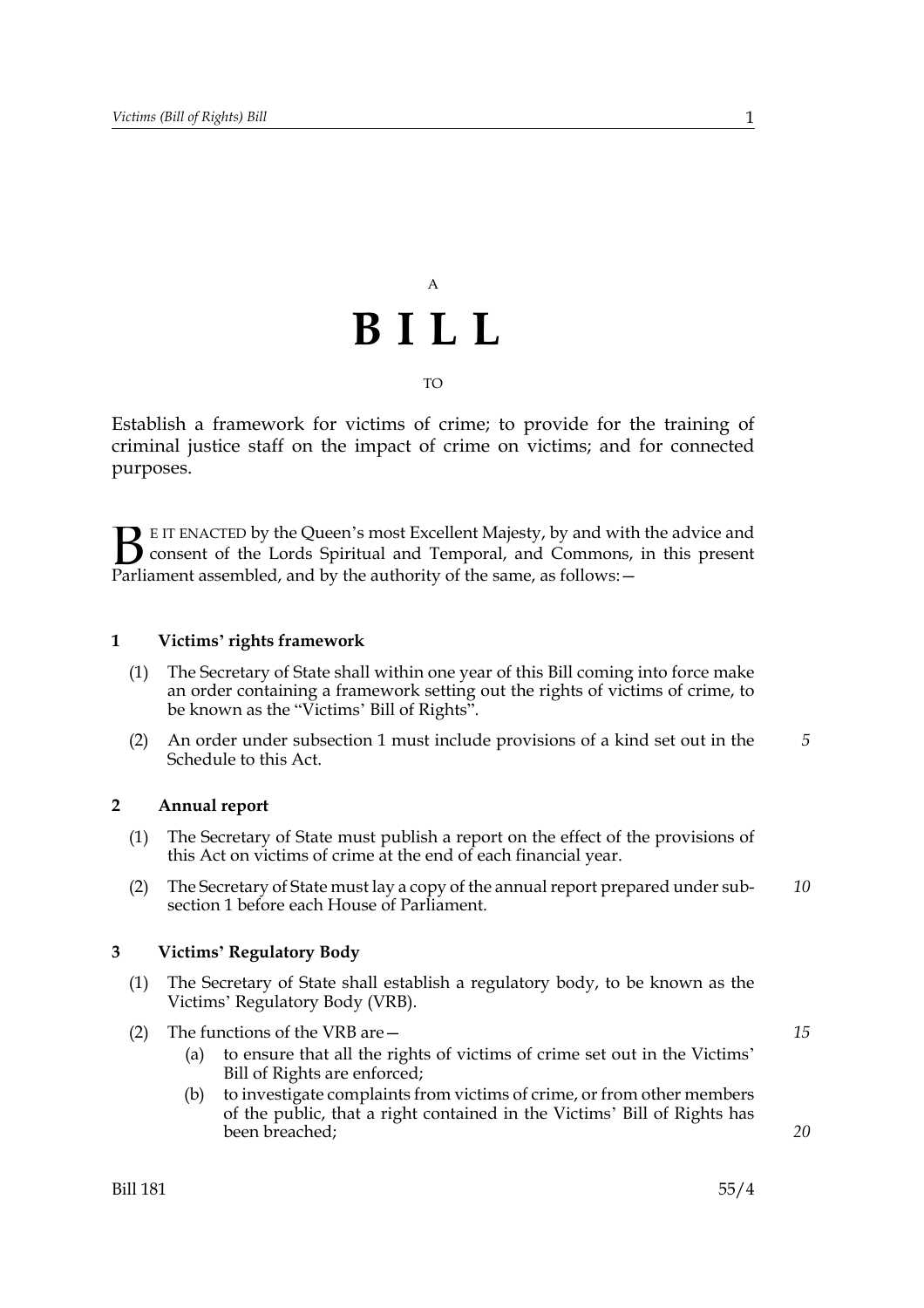- (c) to prepare and publish quality standards for the provision of victims' services.
- (3) An investigation carried out under subsection (2)(b) must be completed within 28 days of the complaint being received and the VRB must present the findings of its investigation to the victim of crime concerned and to the person making the complaint, where they are not the victim of crime concerned.
- (4) Where the VRB upholds a complaint, the person or body which is the subject of the complaint must respond to the complaint within 28 days.
- (5) The VRB may impose a fine on a person or body if that person or body  $-$ 
	- (a) fails to provide a response under subsection (4) within 28 days; or
	- (b) is found by the VRB to have breached the victim's rights under the Victims' Bill of Rights.
- (6) An agency or individual fined under subsection (5) shall be liable to pay such compensation as the VRB shall determine to the victim concerned or to a victim's fund.
- (7) The Secretary of State shall by regulations make further provision about the appointment, responsibilities and accountability of the VRB.

#### **4 Orders and regulations**

- (1) Any power to make an order or regulations under this Act is exercisable by statutory instrument.
- *20*

*25*

*5*

*10*

*15*

(2) A statutory instrument containing an order or regulations under this Act may not be made unless a draft of the instrument has been laid before and approved by a resolution of each House of Parliament.

#### **5 Financial provisions**

- (1) *There is to be paid out of money provided by Parliament—*
	- (a) *any expenditure incurred under or by virtue of this Act by the Secretary of State, and*
	- (b) *any increase attributable to this Act in the sums payable under any other Act out of money so provided.*
- (2) *There is to be paid into the Consolidated Fund any sums received by the Secretary of State by virtue of this Act. 30*

#### **6 Short title, commencement and extent**

- (1) This Act may be cited as the Victims (Bill of Rights) Act 2015.
- (2) This Act comes into force on such a day as the Secretary of State may by statutory instrument appoint, and different days may be appointed for different provisions or for different purposes. *35*
- (3) This Act extends to England, Wales and Northern Ireland.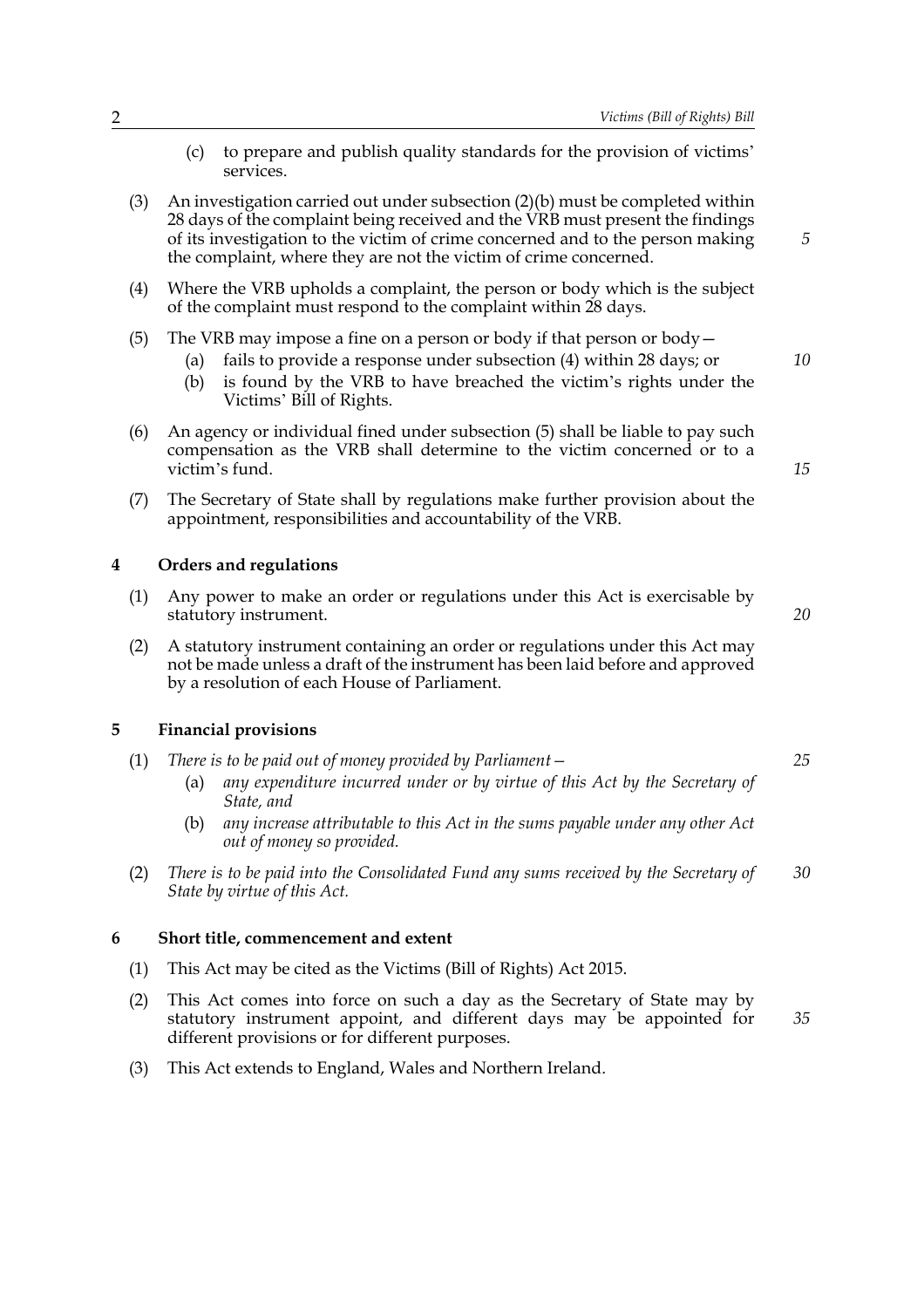### SCHEDULE Section 1

#### VICTIMS' BILL OF RIGHTS

#### *Overarching rights*

- 1 A victim of crime shall be entitled to receive—
	- (a) accurate and timely information from all the agencies of the criminal justice system concerned with the detection and prosecution of the relevant crime and with the support of victims of crime;
	- (b) adequate notice of all relevant court and other legal proceedings, including information about decisions by and discussions between agencies of the criminal justice system relating to the person convicted of the crime concerned ("the perpetrator"), including—
		- (i) information about any prison sentence previously served by the perpetrator,
		- (ii) information about relevant changes to the perpetrator's circumstances whilst on parole or in custody, and
		- (iii) information about any crimes committed by the perpetrator outside the UK where the victim of the crime concerned is a British national;
	- (c) access, where required, to adequate interpretation and translation services; and
	- (d) information about the direct contact details of the criminal justice agencies and individuals involved in the court or other legal proceedings concerned.
- 2 Police and Crime Commissioners must provide effective and safe ways to for victims to report a crime in the relevant police area.
- 3 The Victims' Regulatory Body must review the arrangements referred to in paragraph 2 on an annual basis and publish the results of such reviews.

*Right to review of decisions not to prosecute*

4 In the event of a criminal prosecution being discontinued by the investigating police force or the Crown Prosecution Service, a person affected by the alleged crime shall be entitled to request a review of that decision by the Crown Prosecution Service.

*Treatment of victims of crime during court proceedings*

- 5 During criminal justice proceedings, HM Courts and Tribunal Service must ensure that victims of crime—
	- (a) are not subjected to unnecessary delay by any other party to the proceedings;
	- (b) are treated with dignity and respect by all parties involved; and
	- (c) do not experience discriminatory behaviour from any other party to the proceedings.

*35*

*40*

*5*

*10*

*15*

*20*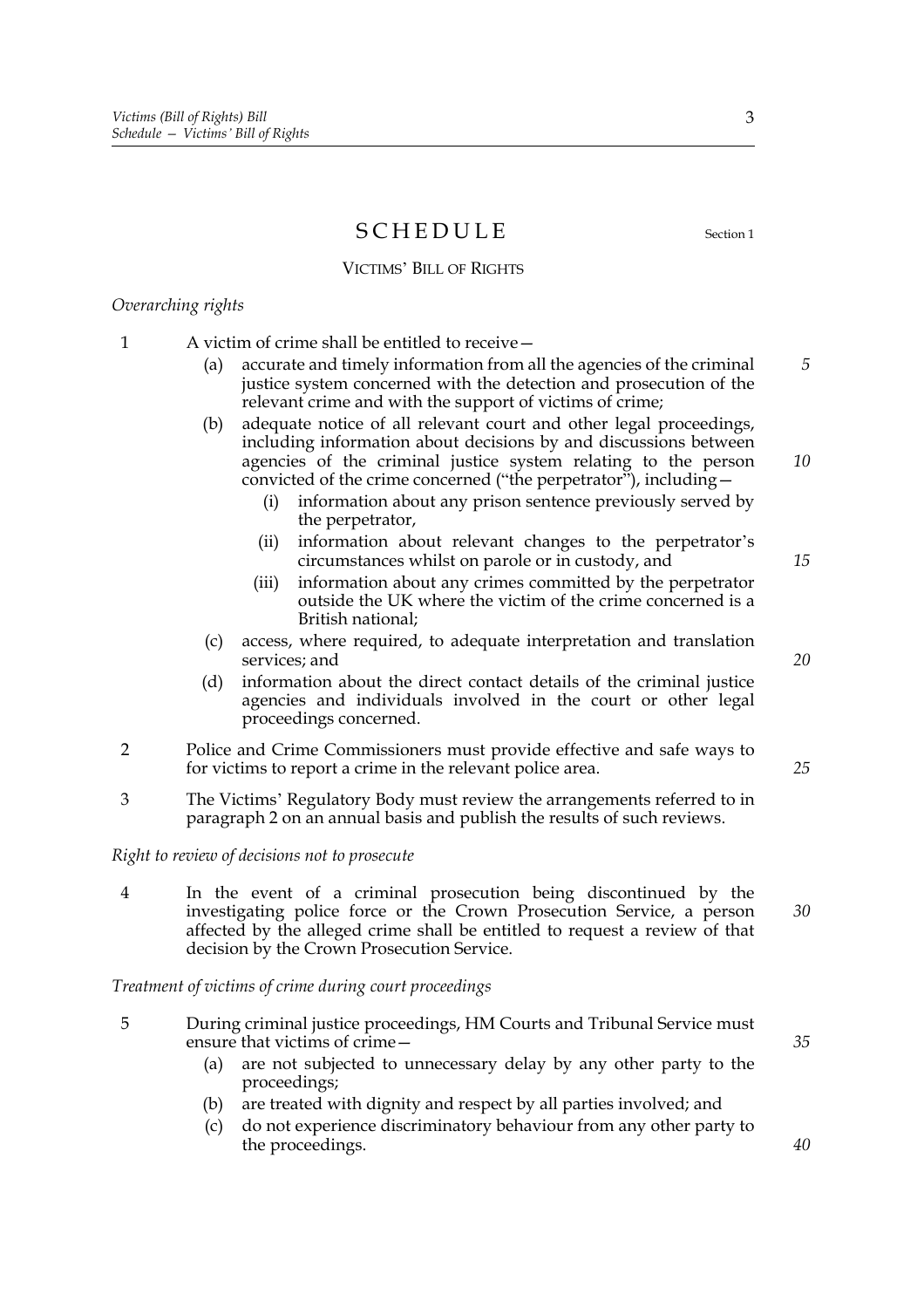- 6 Children and vulnerable adults must be able to give evidence to a court from a location away from that court or from behind a protective screen.
- 7 The investigating police force concerned must ensure the safety and protection of victims of crime during proceedings, including but not restricted to—
	- (a) a presumption that victims of crime may remain domiciled at their home with adequate police protection if required; and
	- (b) ensuring that the victim and those accompanying them are provided with access to discreet waiting areas during the relevant court proceedings.

#### *Representation*

- 8 All victims of crime shall have access to an appropriate person to liaise with relevant agencies on their behalf and to inform them about, and explain the progress, outcomes and impact of, their case.
- 9 Witnesses under the age of 18 shall have access to a trained communications expert, to be known as a Registered Intermediary, to help them understand as necessary what is happening in the criminal proceedings. *15*
- 10 Any relevant criminal or civil proceedings must be provided with the victim's account of the crime, and the victim must be given the opportunity to attend the proceedings where possible.

#### *Disclosure*

- 11 The relevant court and public authorities must ensure that the personal data of any victim is not publicly disclosed, if that disclosure would put the victim at risk of harm.
- 12 Victims of crime shall have access to transcripts of any relevant legal proceedings at no cost to themselves. *25*
- 13 Victims of crime shall have access, prior to proceedings, to any electronic footage or evidence which may cause alarm or distress to them.
- 14 Information about any crime committed against a victim of crime for which a person on trial in a case which involves that victim has been found guilty must be disclosed to the court in proceedings in that case.
- 15 Victims of crime shall have the right to attend and make representations to a pre-court hearing to determine the nature of the court proceedings.

#### *Compensation and costs*

- 16 The Secretary of State must take steps to ensure that victims of crime—
	- (a) have access to financial compensation from public funds for any detriment arising from the criminal case concerned;
	- (b) have restored to them any of their property or personal belongings which have been seized for use as evidence at a trial:
	- (c) are given the right to approve or refuse the payment of any compensation order made by a court against a person convicted of a crime against them; *40*

*5*

*10*

*20*

*30*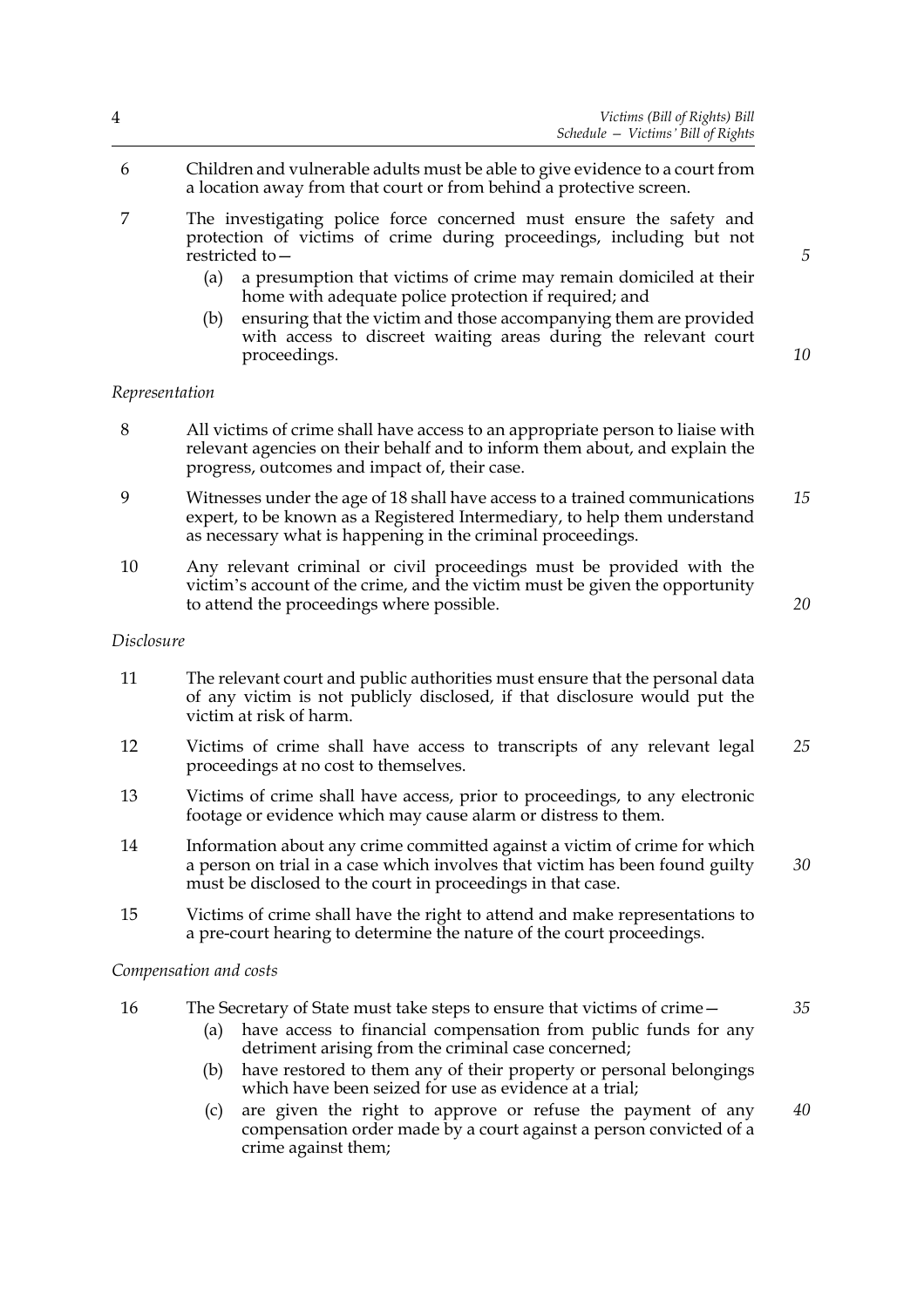- (d) have reimbursed to them, from public funds, any expenses incurred by them in attending in court and in any related legal process, whether in the UK or overseas; and
- (e) access to legal advice at no cost to themselves throughout the legal process.

#### *Training*

- 17 The Secretary of State shall ensure that judges, barristers and solicitors involved in criminal cases involving sexual and domestic violence undertake specialist training.
- 18 The Secretary of State shall publish and implement a strategy for providing training on the impact of crime on victims and their rights for staff of the following organisations— *10*
	- (a) the Crown Prosecution Service;
	- (b) victim support services;
	- (c) probation services;
	- (d) the Foreign and Commonwealth Office;
	- (e) health and social services;
	- (f) maintained and independent schools and colleges of further education; and
	- (g) such other bodies as the Secretary of State deems appropriate.

19 The Secretary of State shall publish an agreed timetable for the delivery and completion of the training set out in paragraph 18 above.

*20*

*15*